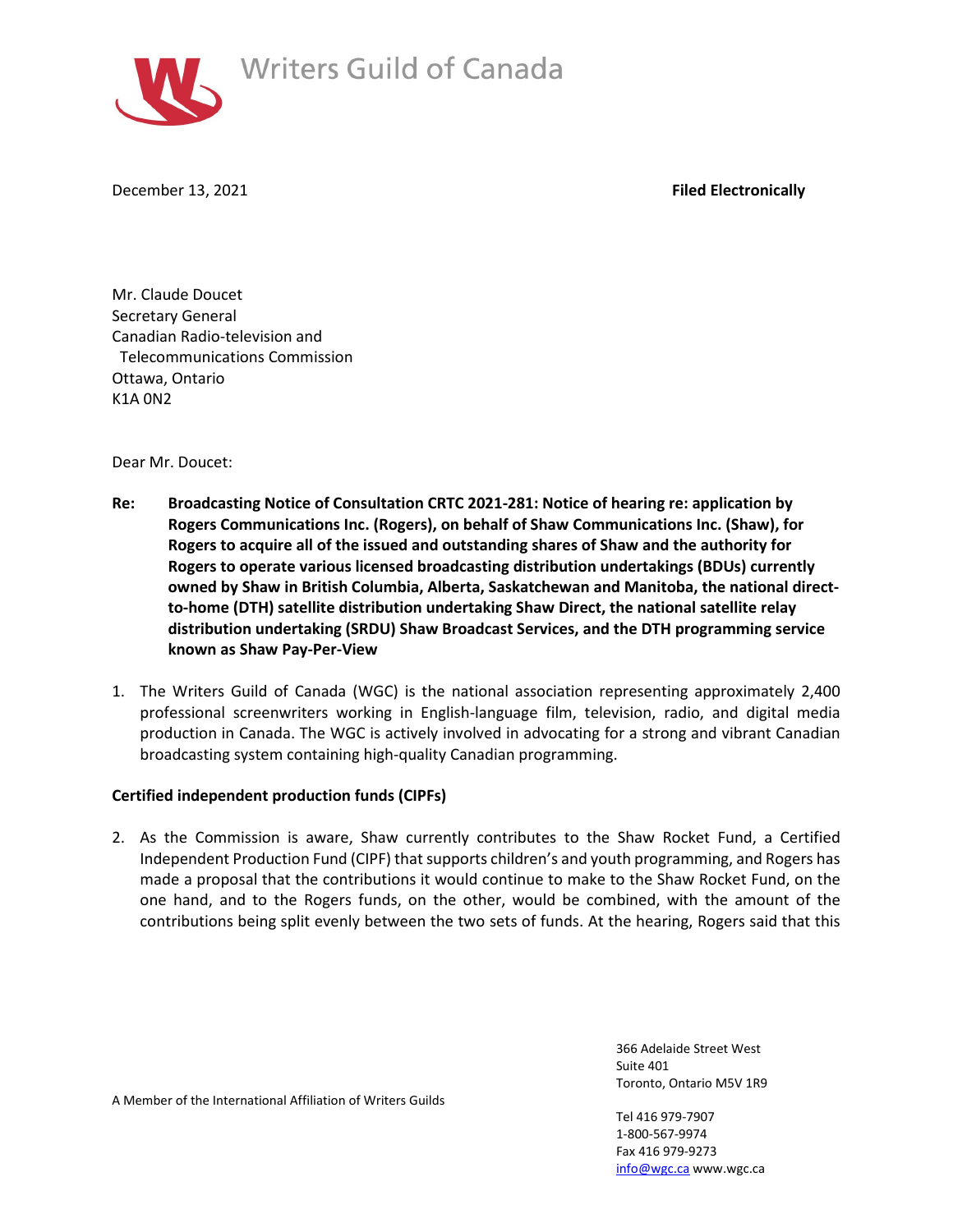would result in approximately \$[1](#page-1-0).2 million<sup>1</sup> moving from the Rocket Fund to the Rogers Documentary and Cable Network Funds.<sup>[2](#page-1-1)</sup> Later, in its responses to undertakings, Rogers said:

As a condition of approval, Rogers is prepared to commit to dedicate 50% of the contributions made by our broadcasting distribution, VOD and PPV undertakings to Canadian independent production funds (CIPFs) to the Shaw Rocket Fund for the balance of Rogers' existing terrestrial BDU licence terms, which are set to expire on August 31, 2025. The remaining 50% will be dedicated to the RDCNF. We wish to retain the flexibility to review our funding of CIPFs at that time to ensure we are effectively addressing the needs of the Canadian film and program production industry, taking into account reviews of the Broadcasting Act and by the Canada Media Fund of its program, which is expected to commence in 2022 with a full implementation of any changes by 2024.<sup>[3](#page-1-2)</sup>

3. As we stated in our initial written submission, Canadian programming for children and youth is amongst the most important programming categories in the Canadian broadcasting system. This programming presents and imparts Canadian social and democratic values to our youngest citizens, provides educational opportunities, and has historically been amongst Canada's strongest audiovisual exports. The Commission itself has recognized the importance of this programming. In the "Let's Talk TV: Create" decision, the Commission stated:

The Commission considers children's and youth programming to be an integral part of the broadcasting system. During all phases of the Let's Talk TV consultation, individual Canadians and other interveners wrote and spoke about the value of children's programming and the importance of Canadian children watching Canadian programming.<sup>[4](#page-1-3)</sup>

- 4. In its 2018 report, Harnessing Change: The Future of Programming Distribution in Canada, the Commission considered that the loss of Canadian children's programming, among others, "would limit the capacity of the broadcasting system to enrich, strengthen and reflect Canadian culture, identity and society."[5](#page-1-4)
- 5. The WGC agrees. Yet despite its importance, Canadian children's and youth production has dropped precipitously. According to *Profile 2020*, production volume for English-language Canadian children's and youth television fell by over 32%, from \$437 million in 2018/19, to \$29[6](#page-1-5) million in 2019/20.<sup>6</sup>

<span id="page-1-0"></span><sup>1</sup> We presume that this means \$1.2 million *annually*.

<span id="page-1-1"></span><sup>2</sup> Transcript, para. 906.

<span id="page-1-2"></span><sup>&</sup>lt;sup>3</sup> DM#4124760 - Rogers - ABRIDGED - Response to CRTC Undertakings - Rogers (29Nov2021).doc, Answer 9, pg. 14-15.

<span id="page-1-3"></span><sup>4</sup> Broadcasting Regulatory Policy CRTC 2015-86, Let's Talk TV: The way forward - Creating compelling and diverse Canadian programming, para. 298.

<span id="page-1-4"></span><sup>5</sup> <https://crtc.gc.ca/eng/publications/s15/eval.htm#r1>

<span id="page-1-5"></span><sup>&</sup>lt;sup>6</sup> Profile 2020: Economic Report on the Screen-Based Media Production Industry in Canada, Published by the Canadian Media Producers Association in collaboration with the Department of Canadian Heritage, Telefilm Canada and Association québécoise de la production médiatique, [https://cmpa.ca/wp](https://cmpa.ca/wp-content/uploads/2021/05/PROFILE-2020_EN.pdf)[content/uploads/2021/05/PROFILE-2020\\_EN.pdf,](https://cmpa.ca/wp-content/uploads/2021/05/PROFILE-2020_EN.pdf) Exhibit 3-8.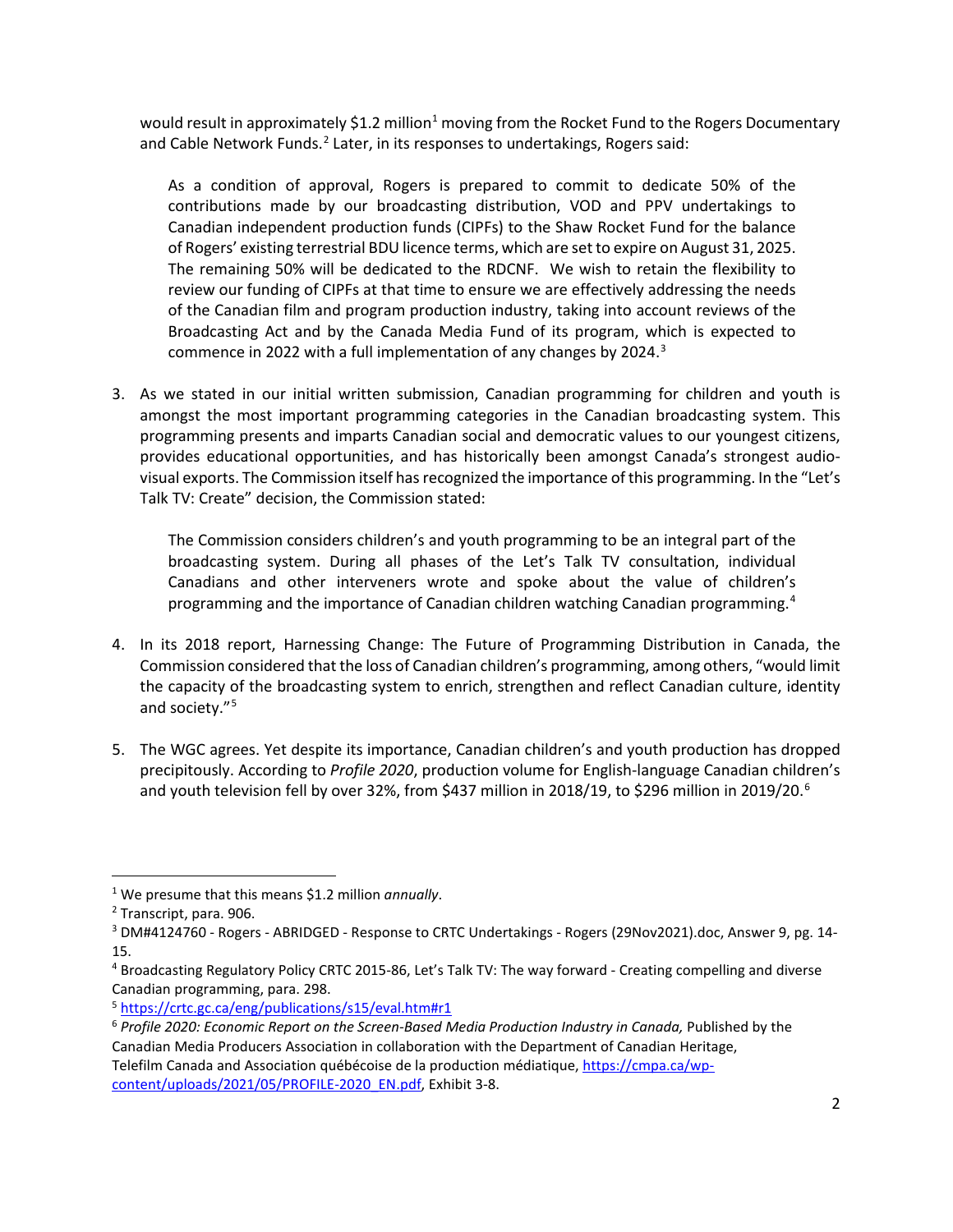- 6. Given this decline, we submit that financial support for children's and youth programming is more important now than ever. As such, we continue to believe that the Commission should ensure that this transaction does not result in any further drop in funding to such programming. In particular, we submit that the Commission should reject the \$1.2 million funding decline funding to the Rocket Fund that would result from Rogers' proposal. \$1.2 million in annual funding is a meaningful and impactful reduction in support, representing nearly six entire shows that the Rocket Fund will no longer be able to support.[7](#page-2-0) And while Rogers has said that children's programming *qualifies* for the Rogers Cable Network Fund,<sup>[8](#page-2-1)</sup> actual funding to the genre is entirely at the discretion of that fund's administrator. In fact, according to its 2020 Annual Report, the Rogers Cable Network Fund appears to have funded *no* children's or youth programming—none—in that year.[9](#page-2-2) As such, we do not accept that transferring \$1.2 million from the Rocket Fund to the Rogers Group of Fund somehow doesn't affect the genre, and the Commission should ensure that funding for children's and youth programming remains, at the very least, undiminished by this transaction.
- 7. We also submit that Rogers' 3-year commitment to maintain the 50/50 split is insufficient. It is true that directing funding to CIPFs is discretionary—BDUs are generally free to set up CIPFs and direct funding to them as they wish, so long as the CIPF(s) in question adhere to the Commission's rules on their structure and function. This discretion, however, was created in an ecosystem in which there were multiple BDUs operating across the country. With a diversity of BDUs, the Commission could assume an element of diversity of funding through CIPFs, as each BDU chose which area(s) to focus on through the CIPF(s) they contributed to. Now, however, as the Commission is well aware, this transaction will drastically reduce that diversity, by eliminating one of the largest BDUs in the country, and combining it to form *the* largest BDU. This results in a meaningful reduction in the diversity of voices in the Canadian system because Rogers will have the ability to direct CIPF funding to a much greater degree than before, and to affect the type(s) of programming that gets funding as a result. This loss of funding diversity is significant, and warrants a response by the Commission that is meaningful to offset its impact.
- 8. As such, we submit that, if the Commission approves the transaction, it should make the continued funding of the Rocket Fund a condition of that approval, and this should not be time-limited to 2025 or otherwise, but continue indefinitely.

<span id="page-2-0"></span><sup>7</sup> According to the Shaw Rocket Fund's 2020-2021 Annual Report [\(https://rocketfund.ca/wp](https://rocketfund.ca/wp-content/uploads/2021/12/annualreport-2021.pdf)[content/uploads/2021/12/annualreport-2021.pdf\)](https://rocketfund.ca/wp-content/uploads/2021/12/annualreport-2021.pdf), page 41, the Fund invested \$13,987,174 in 66 audiovisual

<span id="page-2-2"></span>9 Rogers Group of funds, Annual Report, 2020 [\(https://rogersgroupoffunds.com/wp-](https://rogersgroupoffunds.com/wp-content/uploads/2021/03/RGF_AR_PowerfulQuestionsBigImpact.pdf)

projects. This means it made an average contribution of nearly \$212,000 per project. By this measure, a \$1.2 million reduction would result in 5.7 such projects at that average contribution level that the Rocket Fund could not support.

<span id="page-2-1"></span><sup>8</sup> Rogers' response to undertakings, DM#4124760 - Rogers - ABRIDGED - Response to CRTC Undertakings - Rogers (29Nov2021).doc, Answer 9, pg. 15.

[content/uploads/2021/03/RGF\\_AR\\_PowerfulQuestionsBigImpact.pdf\)](https://rogersgroupoffunds.com/wp-content/uploads/2021/03/RGF_AR_PowerfulQuestionsBigImpact.pdf), pages 13-15. Rogers does not specifically label the genre of each funded project, but it provides the title, description, and channel, and of the 18 projects listed, there are clearly documentaries and dramas, but no animation and no children's programming.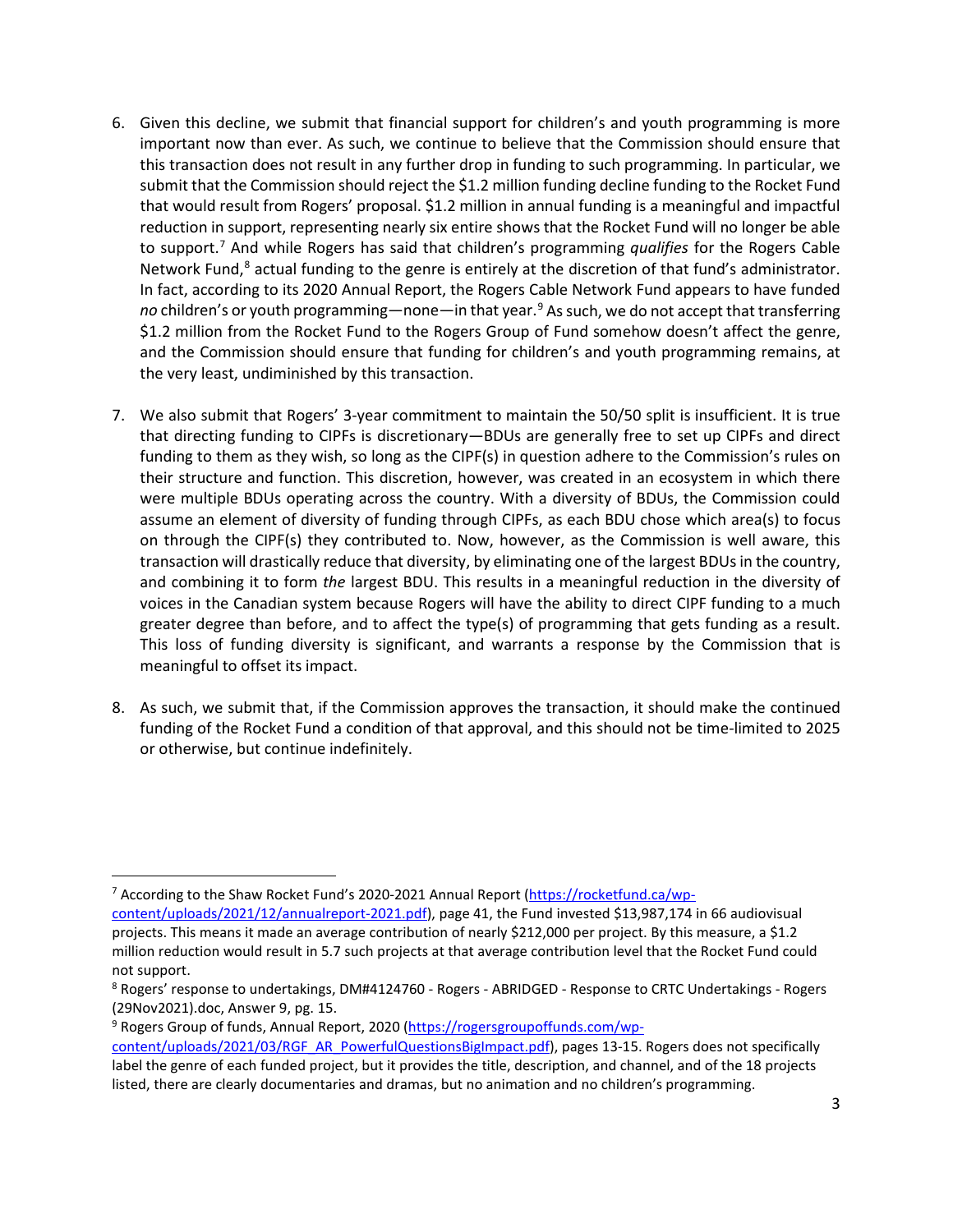## **Tangible benefits**

- 9. As stated in the Notice of Consultation for this proceeding, Rogers has proposed a tangible benefits package totaling \$5,746,000, which is equivalent to 10% of its valuation of the transaction. Multiple intervenors have commented at the insufficiency of this proposal, given the overall size of the transaction, its impact on competition and diversity in the Canadian broadcasting system, its impact on local news, the unfortunate exclusion of BDU transactions from the Tangible Benefits Policy, <sup>[10](#page-3-0)</sup> and the exclusion of licenses that Shaw has agreed to surrender to the Commission upon closing of the transaction. The WGC agrees with these intervenors. This is a massive transaction, yet the result, if approved, would be a comparatively miniscule contribution in tangible benefits. We agree with others that Rogers has not met its burden of demonstrating that the application is the best possible proposal and that approval is in the public interest, consistent with the overall objectives of the *Broadcasting Act*, and if the transaction is approved, a significantly larger tangible benefits package is appropriate, which should be imposed by the Commission based on the exercise of its discretion.
- 10. During the hearing, Rogers was asked for a revised calculation of the value of the transaction, taking into account all revenues from the on-demand services currently operated by Shaw, and a revised tangible benefits package based on that valuation. Rogers has provided this information in its response to undertakings, $11$  and one of the components of its revised tangible benefits package is the complete elimination of contributions to CIPFs, directing the entire amount that would otherwise go to CIPFs, or \$8,518,400, to the Independent Local News Fund (ILNF). The WGC emphatically opposes this proposal.
- 11. This proposal is a clear deviation from the Tangible Benefits Policy, which requires that, "at least 80% of all tangible benefits relating to changes in the effective control of licensed television undertakings shall be allocated to the [Canada Media Fund and the CIPFs]", and, "of this amount, at least 60% shall be allocated to the CMF and no more than 40% to the CIPFs."<sup>[12](#page-3-2)</sup> The Tangible Benefits Policy does allow exceptions where, "a compelling case is made that other measures could better meet the public interest,"<sup>[13](#page-3-3)</sup> but we submit that Rogers has not made such a compelling case. For one thing, the Tangible Benefits Policy already recognizes that news is intentionally not within its ambit. "Among those program categories that are not funded by the various funds," the Commission said, "are…news, which is also often well funded (in the case of national news) and supported through other policies and regulations".<sup>14</sup> Several intervenors in the consultation resulting in the Tangible Benefits Policy specifically requested that it include support to local news and local programming,<sup>[15](#page-3-5)</sup> but the Commission declined these requests, again citing other policies and supports.<sup>[16](#page-3-6)</sup>
- 12. Moreover, Rogers does not engage in any meaningful analysis on such a redistribution of tangible benefits, it merely says that several interveners have called for an increase in funding to the ILNF, and

<span id="page-3-0"></span><sup>10</sup> Broadcasting Regulatory Policy CRTC 2014-459

<span id="page-3-1"></span><sup>11</sup> DM#4124760 - Rogers - ABRIDGED - Response to CRTC Undertakings - Rogers (29Nov2021).doc, Answer 11, pages 16-22.

<span id="page-3-2"></span><sup>12</sup> Para. 21.

<span id="page-3-3"></span><sup>13</sup> *Ibid.*

<span id="page-3-4"></span><sup>14</sup> Para. 15.

<span id="page-3-5"></span><sup>15</sup> Para. 24.

<span id="page-3-6"></span><sup>16</sup> Para. 29.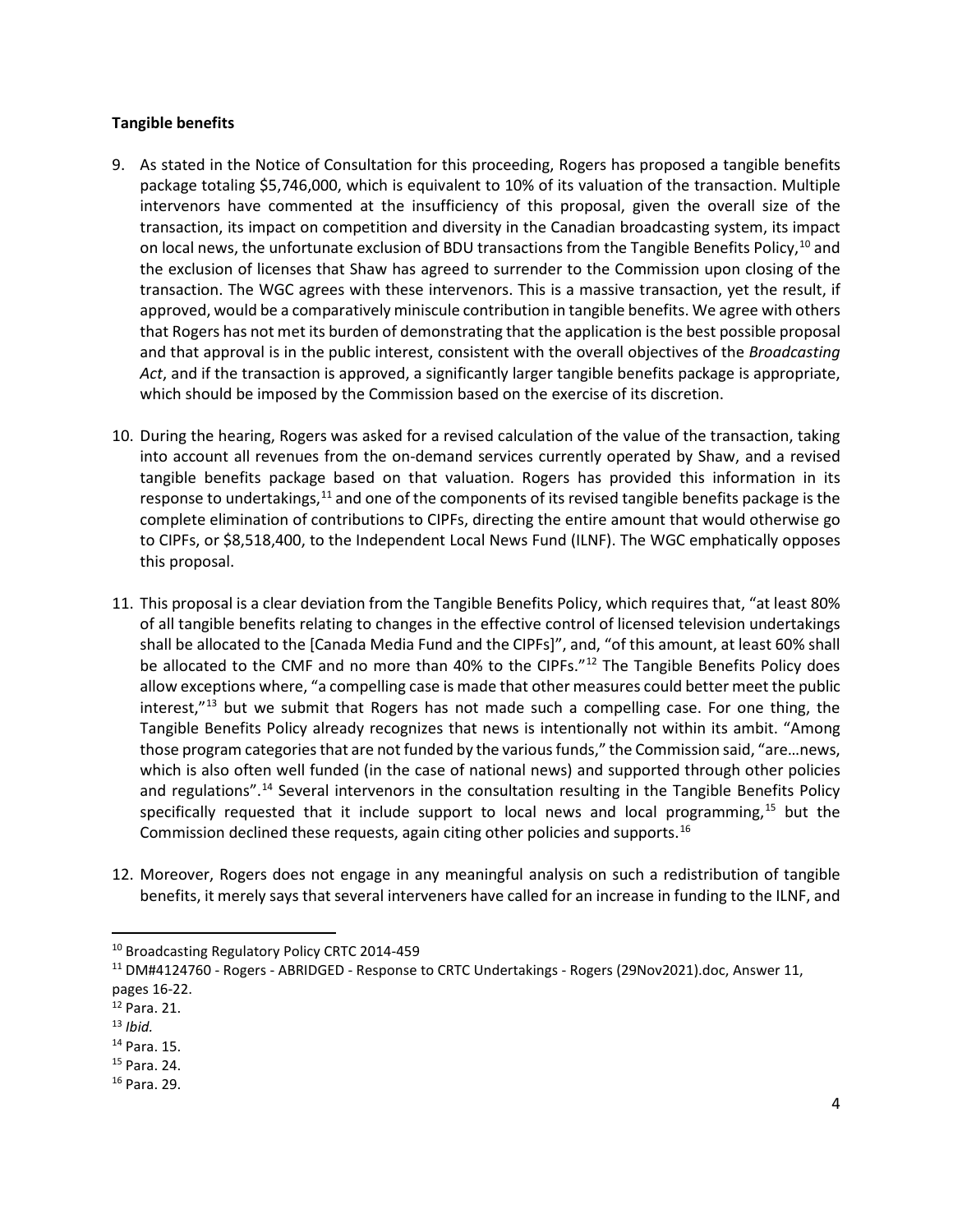then proposes to divert money from the CIPFs there. There is no data, no analysis, and no discussion. We submit this simple statement by Rogers does not amount to a "compelling case". Indeed, Rogers seemingly contradicts itself on this subject in the same document. At one point Rogers says that Corus's proposed redirection of BDU contributions from the CMF and CIPFs to the ILNF, "should only be considered on an industry-wide basis and should not be implemented as part of this proceeding," noting that, "Rogers, alone, should not be required to address the funding of local news by independent local television stations."<sup>[17](#page-4-0)</sup> Yet, just two sentences later, Rogers proposes, "to address the ILNF funding challenge on an interim basis" through this transaction.<sup>[18](#page-4-1)</sup> We submit that when Rogers cannot itself decide on whether the ILNF funding challenge should be addressed in this transaction or not, they have not made a compelling case in the matter.

13. This is not the first time that Rogers has sought to pit different categories of important Canadian programming against each other. It made similar arguments in the 2020 application for regulatory relief for private Canadian broadcasters in the context of the COVID-19 pandemic. In its decision in that matter, the Commission stated:

Rogers Media Inc. (Rogers) stated that it wishes to redirect, by the end of its licence term (i.e., 31 August 2022), shortfall amounts relating to PNI expenditures and contributions to FACTOR from the 2019-2020 broadcast year to news and information programs. In support of its proposal, Rogers explained that this would, among other things, allow it to continue producing quality news and information content, which is consistent with the Commission's third expected outcome relating to the maintenance of news and information programming.

The CMPA and the WGC opposed Rogers' proposal because it unfairly positions one type of important Canadian programming against another. The WGC added that Rogers benefits from the current flexibility for supporting news programming and from the synergies of a vertically integrated entity, and has the lowest PNI expenditure threshold of any Englishlanguage group (5%).

The Commission notes that although Rogers' proposal would meet the third expected outcome set out in the Notice (i.e., the maintenance of news and information programming), it would come at the expense of supporting the production of PNI, the primary vehicle for conveying Canadian values and stories. Accepting Rogers' proposal would also imply that the Commission is prioritizing one type of Canadian programming (news programs) over another (PNI), whereas both types, as noted by the CMPA and the WGC, are important and essential for the support of the policy objectives of the Act.

Consequently, the Commission considers that it would not be appropriate to adopt Rogers' proposal.[19](#page-4-2)

<span id="page-4-0"></span><sup>&</sup>lt;sup>17</sup> DM#4124760 - Rogers - ABRIDGED - Response to CRTC Undertakings - Rogers (29Nov2021).doc, Answer 11, page 20.

<span id="page-4-1"></span><sup>18</sup> *Ibid.*

<span id="page-4-2"></span><sup>&</sup>lt;sup>19</sup> Broadcasting Decision CRTC 2021-274, paras. 85-88.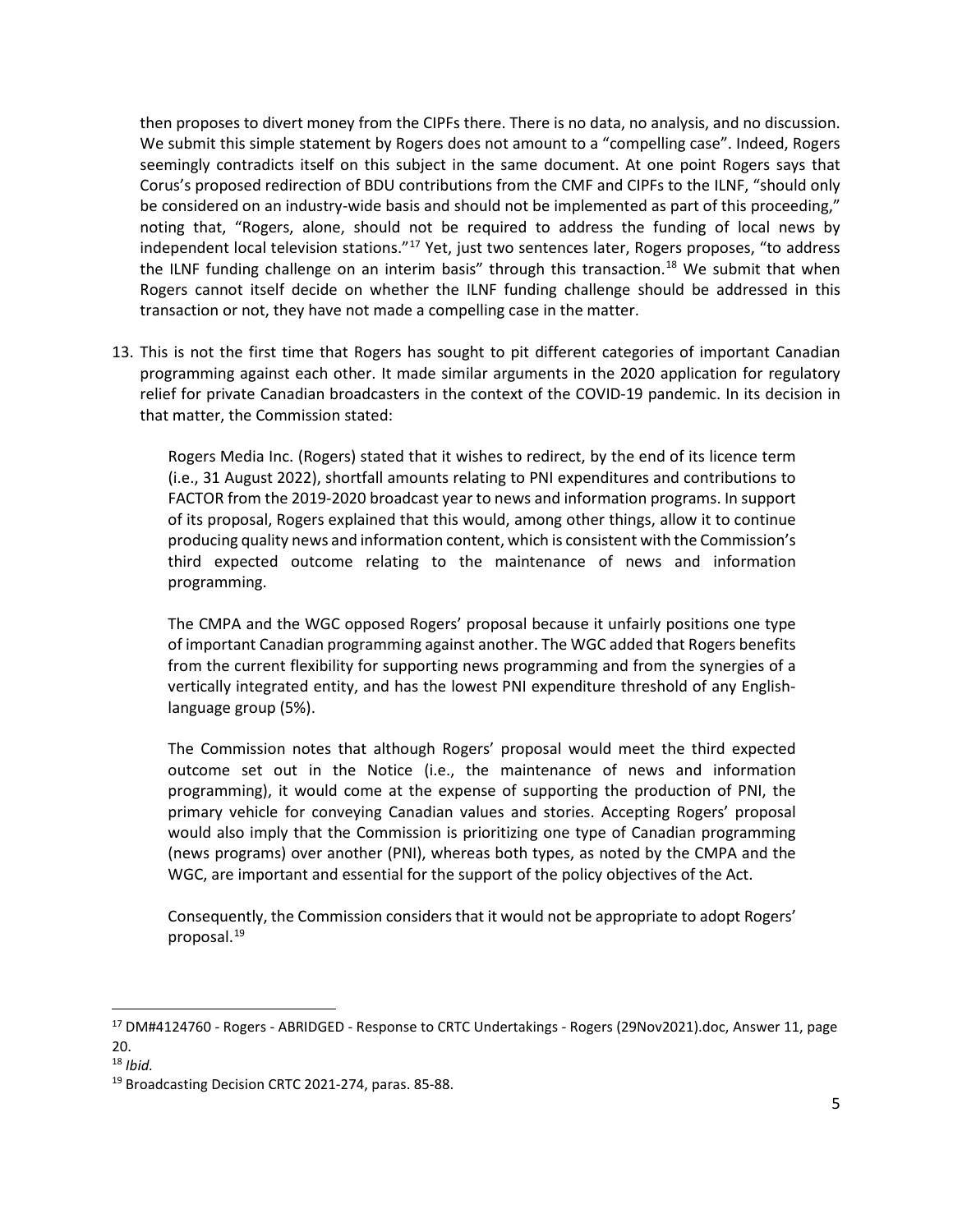- 14. The WGC agrees. It is unfair to position one type of important Canadian programming against another, and both news and programming funded by the CIPFs—programming which is also PNI—are important. The WGC opposes the proposal of any intervenor, Rogers or otherwise, to direct money from CIPFs to news programming. News remains important, but there are other policies and methods to support it, and it cannot come at the cost of other important Canadian programming, such as that supported by the CMF and CIPFs. As Rogers itself notes, the Commission has indicated its intention to review the ILNF after five years. We submit that this is a preferable place to address it and local news programming more generally.
- 15. As we stated in our initial written submission, we believe the Commission should require Rogers to file tangible benefits reports annually, and the Commission should publish those reports on its website, so that both the Commission and the public can monitor and track this benefits spending. We were pleased to see at the hearing that the Commission questioned Rogers on this subject and that Rogers said it would happily provide these reports.<sup>[20](#page-5-0)</sup> As such, we simply reiterate that this apparently uncontroversial requirement should be made an explicit condition of approval of the transaction. While it may merely be "housekeeping" at this point, we have observed over the years that if the Commission does not formally and expressly require such reporting as a condition of approval of a transfer of ownership and control of television broadcasting assets, it can be extremely difficult for it to do so after the fact, resulting in the loss of this important data to the public.

## **Conclusion**

16. We thank the Commission for the opportunity to participate in this proceeding.

Yours very truly,

 $LR$ 

Maureen Parker Executive Director

c.c.: [Cable.regulatory@rci.rogers.com](mailto:Cable.regulatory@rci.rogers.com) Cable Public Affairs Channel Inc. [\(cwatson@cpac.ca\)](mailto:cwatson@cpac.ca) Council, WGC

<span id="page-5-0"></span><sup>20</sup> Transcript, paras. 1246-1247.